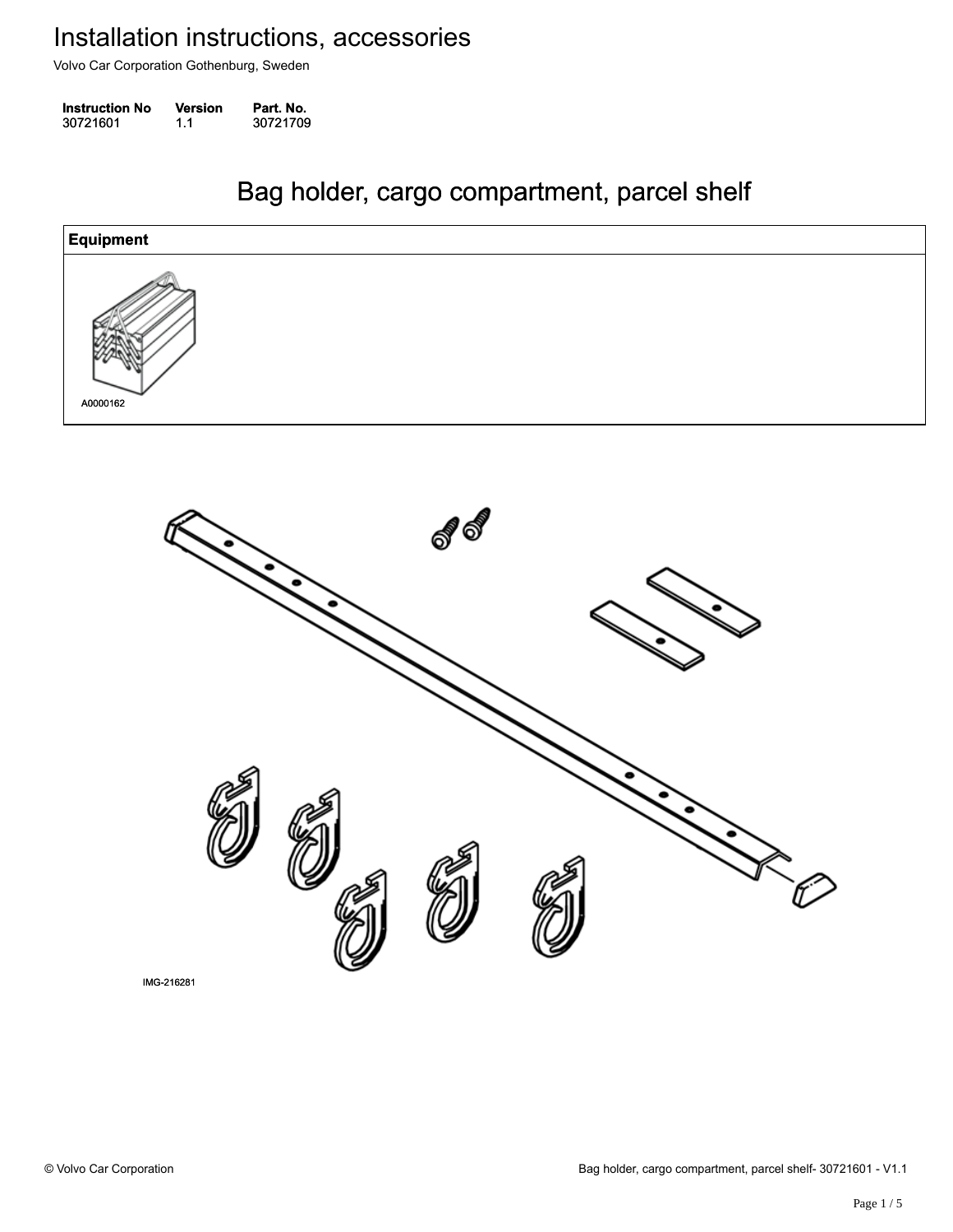# Installation instructions, accessories

Volvo Car Corporation Gothenburg, Sweden

| Any comments on this publication?<br>Please contact your nearest retailer. |  |        | Thank You! |  |
|----------------------------------------------------------------------------|--|--------|------------|--|
| Publ.no:                                                                   |  | Issue: | Kit no:    |  |
|                                                                            |  |        |            |  |
|                                                                            |  |        |            |  |
|                                                                            |  |        |            |  |
|                                                                            |  |        |            |  |
|                                                                            |  |        |            |  |
| From:                                                                      |  |        |            |  |
| Address:                                                                   |  |        |            |  |
| Telephone:                                                                 |  |        |            |  |
| Telefax:                                                                   |  |        |            |  |
| IMG-213320                                                                 |  |        |            |  |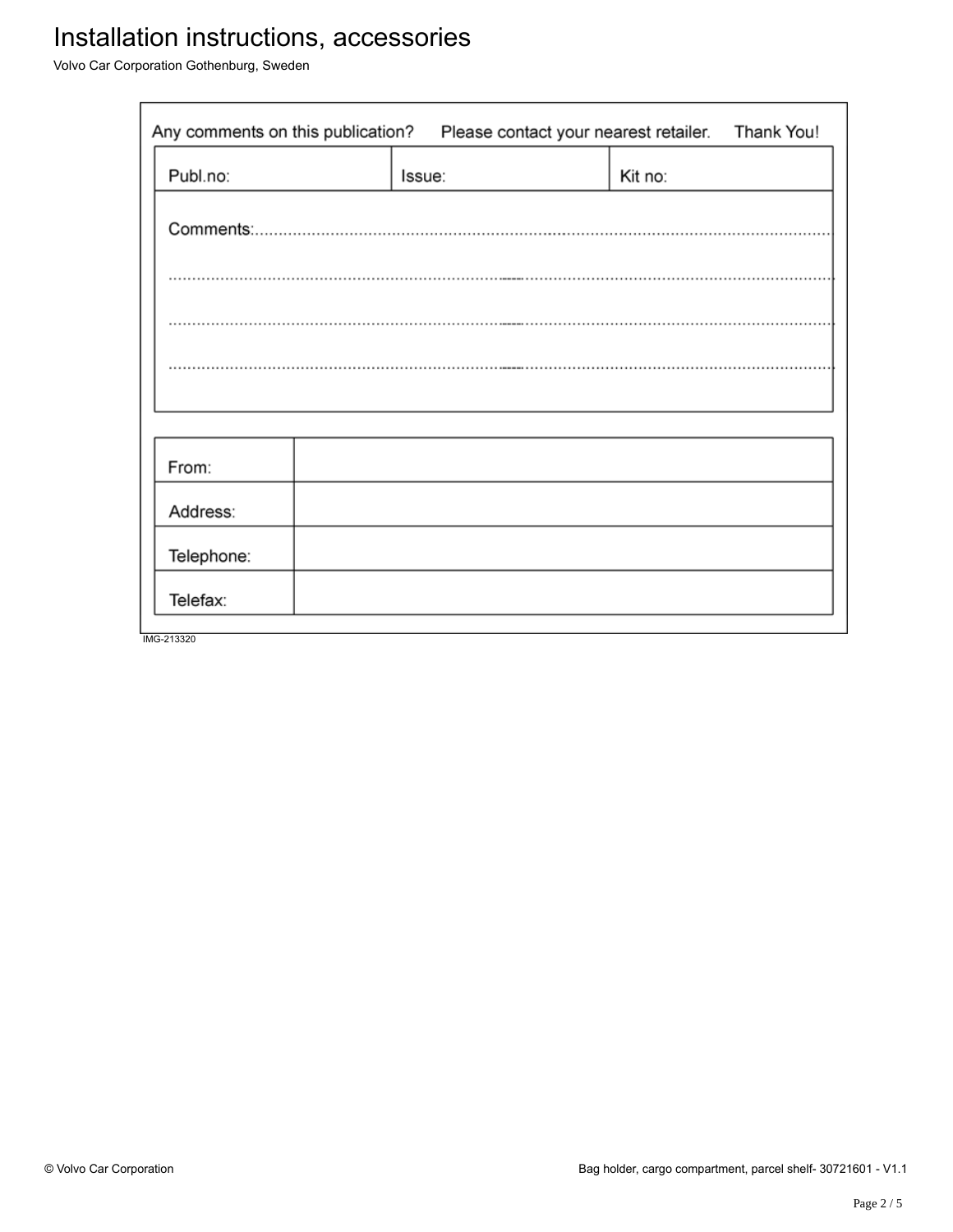Volvo Car Corporation Gothenburg, Sweden

### **INTRODUCTION**

Read through all of the instructions before starting installation.

Notifications and warning texts are for your safety and to minimise the risk of something breaking during installation.

Ensure that all tools stated in the instructions are available before starting installation.

Certain steps in the instructions are only presented in the form of images. Explanatory text is also given for more complicated steps.

In the event of any problems with the instructions or the accessory, contact your local Volvo dealer.

### **Applies to S40 (04-)**

#### **Applies to S40 (04-)**

### **Illustration A**

Take the rail, the hooks and the end stop from the kit

Thread the hooks onto the rail. Insert the end stop

Take the two mounting plates and the screws from the kit

Mount the plates in the outer holes of the rails. Use the screws. The long section of the mounting plate must point forwards

Lift the rail. Insert the mounting plates in the two large rectangular holes on the underside of the parcel shelf.

### **Illustration B**

Turn the mounting plates 90°, so that the long section points inwards in the car and is over the edge of the holes in the parcel shelf

Slide the rail to the rear edge of the rectangular holes. Check that no wiring is trapped on the upper side of the parcel shelf. Tighten the rail to the parcel shelf.



1A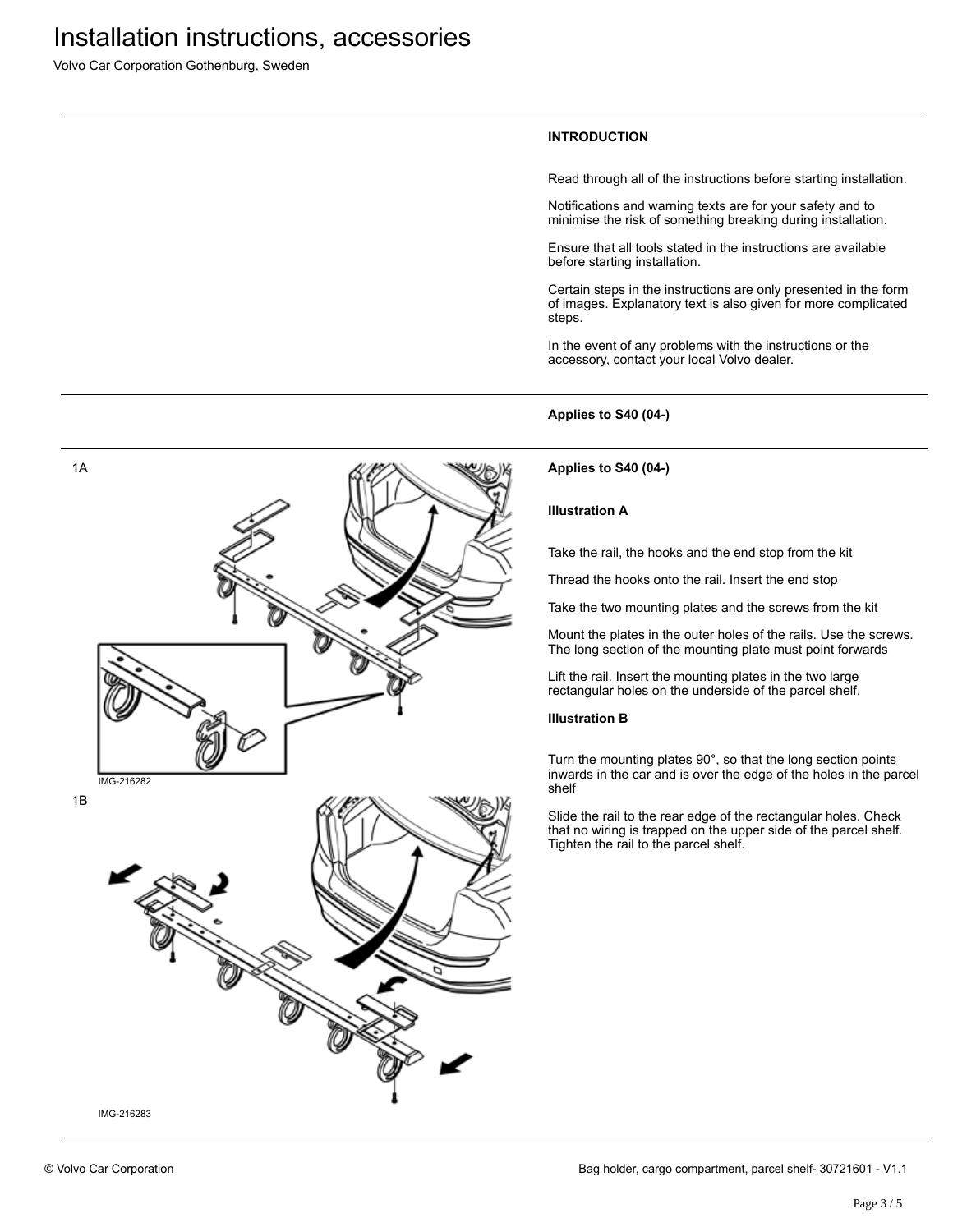### Installation instructions, accessories

Volvo Car Corporation Gothenburg, Sweden



### **Applies to the S60**

### **Applies to the S60**

Take the rail, the hooks and the end stop from the kit

Thread the hooks onto the rail. Insert the end stop

Take the two mounting plates and the screws from the kit

Mount the plates in the outer holes of the rails. Use the screws. The long section of the mounting plate must point outwards

Lift the rail. Insert the mounting plates in the two outer holes on the underside of the parcel shelf

Centre the mounting plates over the holes. Pull the rail backwards to the rear edge of the holes. Secure the rail using the two screws.

**Applies to the S80 (-06)**



### **Applies to the S80 (-06)**

Take the rail, the hooks and the end stop from the kit

Thread the hooks onto the rail. Insert the end stop

Take the two mounting plates and the screws from the kit

Mount the plates in the rail's penultimate holes. Use the screws. The long section of the mounting plate must point inwards.

Lift the rail. Slide the left-hand mounting plate into the left-hand hole on the underside of the parcel shelf. Then slide the righthand mounting plate into the hole second from the right

Slide the rail as far to the right as possible so that the mounting plates are over the panel surfaces between the holes. Pull the rail backwards to the rear edge of the holes. Secure the rail using the two screws.

**Applies to the S80 (07-)**